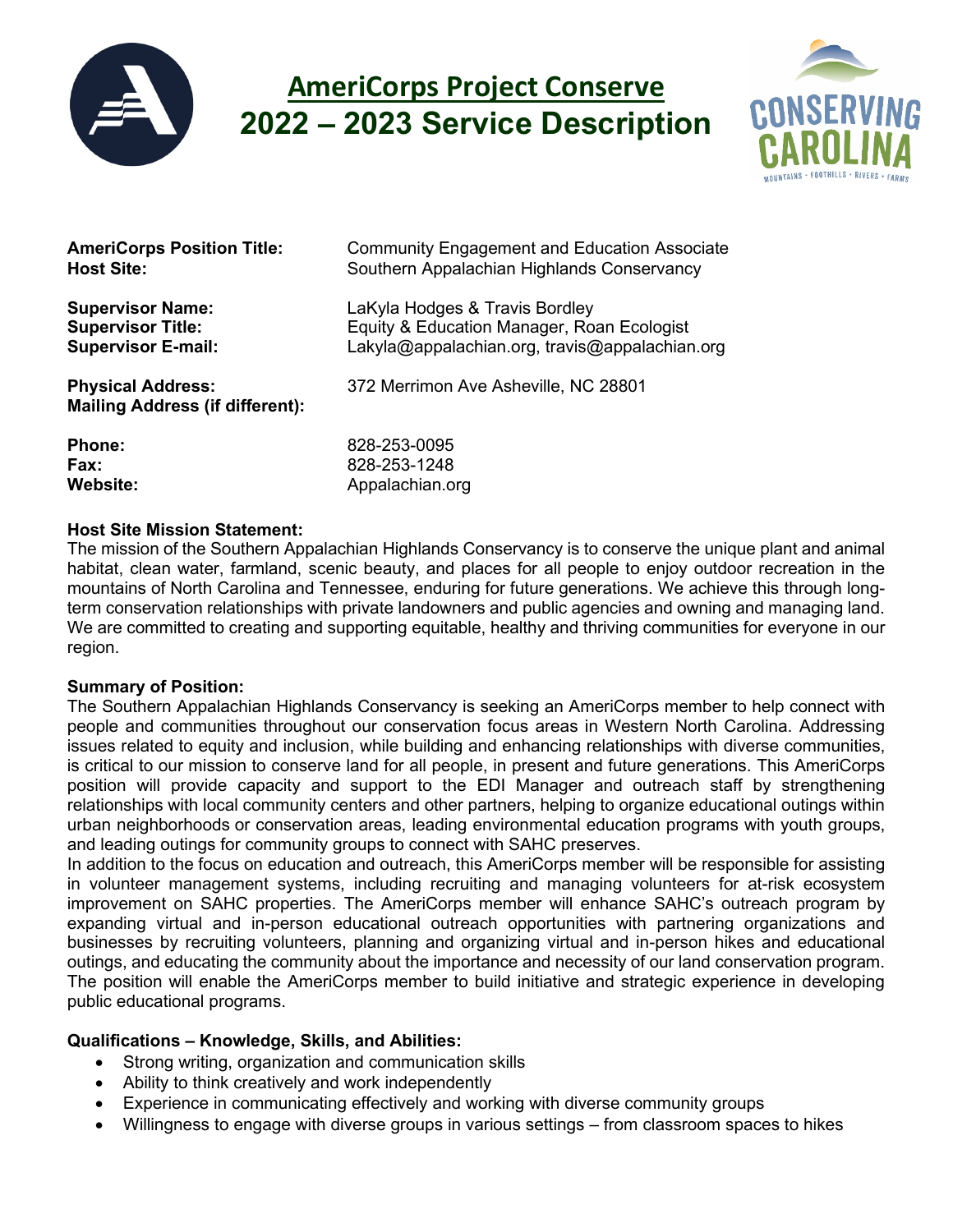- Willingness to assist in outings, sometimes in remote locations, and to carry gear and supplies as needed to host outings and volunteer work days
- Experience in leading, organizing, or supervising volunteer groups
- Familiarity and experience with social media and other emerging communications technologies
- Experience/skills in the following would be preferred but not required: Fluency in Spanish or other language Experience in photography or producing videos Ability or familiarity with Google Maps, WordPress, Adobe Creative Suite applications, and GIS Basic understanding of Arcview 10.3 Experience using a GPS unit Familiarity and understanding of Southern Appalachian ecosystems and conservation topics, including Leave No Trace and principles of responsible outdoor recreation
- Eligible applicants must be at least 18 years of age, be a citizen, national, or lawful permanent resident alien of the United States, and consent to a criminal history check.

## **Preferred Service Hours / Weekly Schedule:**

9:30 to 5:30 M-F, flexible to accommodate occasional evening events and weekend workdays

*PLEASE NOTE: In addition to fulfilling host site service responsibilities, all Project Conserve members are required to fully participate in team trainings, service projects and statewide AmeriCorps events. Project Conserve team events will occur approximately twice per month in locations throughout the service area and may require one or two overnight stays.*

## **Position Responsibilities and Duties:**

#### **CONSERVATION EDUCATION (60%)**

- Building or expanding relationships with community leaders, community centers, outdoor recreation groups, youth groups, school groups, SAHC members, other partners in environmental work, etc.
- Scouting, planning, and providing logistics support for hikes, events, and other outings.
- Organizing educational outings within urban neighborhoods and/or on SAHC-protected properties to connect diverse community groups with conservation.
- Creating videos or digital format information to improve community engagement with people who may have mobility constraints or other obstacles that prevent them from physically accessing conservation preserves.
- Assisting with educational website content updates at Appalachian.org, including writing content, editing photos, and updating events.
- Communicating about SAHC and related conservation work via social media platforms, and/or making recommendations for SAHC to improve online communications to reach more diverse audiences.
- Writing, creating and/or translating SAHC communication materials into Spanish or other languages

## **VOLUNTEER ENGAGEMENT (40%)**

- The AmeriCorps member will enhance our existing volunteer management system and communicate with those who inquire about volunteering.
- They will recruit and manage volunteers for hands-on improvement projects on our properties that contain at-risk ecosystems. These outings will include trash pick-up, trail improvement projects, and habitat restoration.
- The AmeriCorps will also assist the staff at our Community Farm to recruit and manage volunteers using livestock to manage invasive species, and using hand tools. By teaching volunteers about what invasive species are and how to identify them, and training volunteers on how to remove them, we hope that people will learn how to be better conservation leaders in the community.